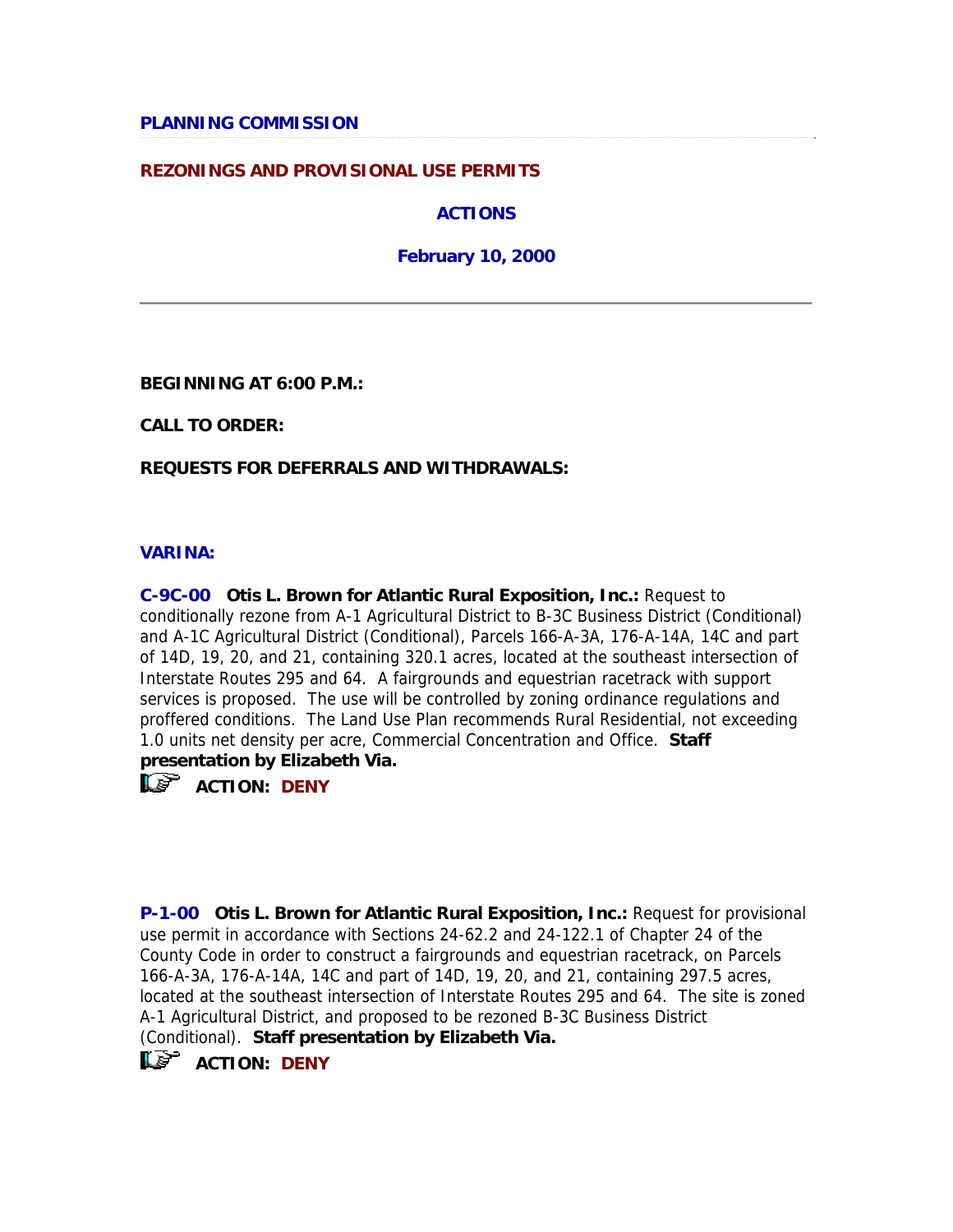### **BEGINNING AT 7:00 P.M.:**

## **FAIRFIELD:**

Deferred from the December 9, 1999 Meeting:

**C-58C-99 Robert M Atack for Atack Properties, Inc.:** Request to conditionally rezone from A-1 Agricultural District to R-3C One Family Residence District (Conditional), Parcels 23-A-18 through 20 & Parcel 23-A-22, containing approximately 95.01 acres, located on the north line of Woodman Road at the northern terminus of Jeb Stuart Parkway approximately 2,500 feet west of Brook Road (U. S. Route 1). A single family subdivision is proposed. The R-3 District requires a minimum lot size of 11,000 square feet. The Land Use Plan recommends Suburban Residential 1, 1.0 to 2.4 units net density per acre. **Staff presentation by Eric Lawrence.**

# **ACTION: DEFER 3/9/00**

**C-12C-00 Charles H. Rothenberg for Kenneth N. and Janet N. Daniels:**  Request to conditionally rezone from R-4 One Family Residence District to O-1C Office District (Conditional), Parcel 53-1-21-1, containing approximately 0.75 acre, located at the northeast intersection of Brook Road (U.S. Route 1) and Maryland Avenue (9307 Brook Road, Biltmore subdivision). Office is proposed. The use will be controlled by zoning ordinance regulations and proffered conditions. The Land Use Plan recommends Urban Residential, 3.4 to 6.8 units net density per acre. **Staff presentation by Lee Householder.**



**LE<sup>P</sup>** ACTION: GRANT

### **THREE CHOPT:**

Deferred from the January 13, 2000 Meeting:

**C-3C-00 James W. Theobald for H. H. Hunt Corp:** Request to conditionally rezone from A-1 Agricultural District to R-2AC One Family Residence District (Conditional), part of Parcel 27-A-2, containing approximately 5.926 acres, located on the south side of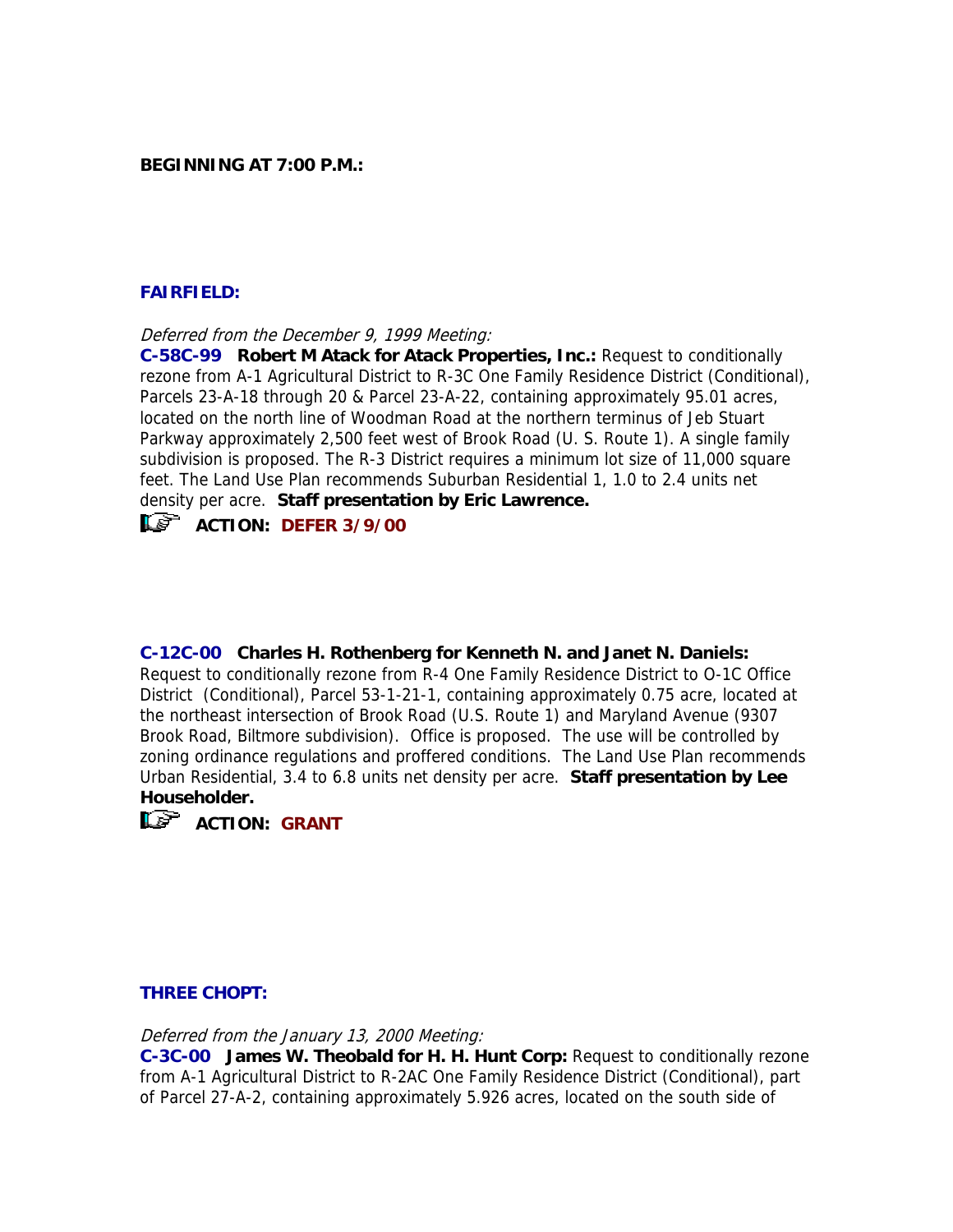Shady Grove Road approximately 400' south of its intersection with Sampson Lane and approximately .5 mile east of its intersection with Pouncey Tract Road. A single family residential subdivision is proposed. The R-2A District requires a minimum lot size of 13,500 square feet. The Land Use Plan recommends Suburban Residential 2, 2.4 to 3.4 units net density per acre and Environmental Protection Area. **Staff presentation by Jo Ann Hunter.**



**C-4C-00 Ronald Lee White for Khanh O. Vu:** Request to conditionally rezone from O-2 Office District to B-1C Business District (Conditional), Parcel 102-12-30-6, containing 0.31 acre, located on the south line of Horse Pen Road approximately 20' east of its intersection with Pinehaven Road (6405 Horse Pen Road in the Westwood subdivision). A business allowed in the B-1 Business District is proposed. The use will be controlled by zoning regulations and proffered conditions. The Land Use Plan recommends Office. **Staff presentation by Mark Bittner.**



**ACTION: DENY**

**C-5C-00 Gloria L. Freye for Fidelity Properties, Ltd.:** Request to conditionally rezone from A-1 Agricultural District to R-3AC One Family Residence District (Conditional), Parcel 27-A-30, containing 2.034 acres, located approximately 350' northwest of the intersection of Sadler and Trexler Roads. A single family residential subdivision is proposed. The R-3A District requires a minimum lot size 9,500 square feet. The Land Use Plan recommends Suburban Residential 1, 1.0 to 2.4 units net density per acre. **Staff presentation by Jo Ann Hunte. Deferral requested to March 9, 2000**.



**ACTION: DEFER 3/9/00** 

**C-13C-00 Charles Lessin for American Homecrafters, Inc.:** Request to conditionally rezone from A-1 Agricultural District to R-3C One Family Residence District (Conditional), Parcels 29-A-42, 43, 44 and 45, containing 12.374 acres, located on the west line of Francistown Road at its intersection with Castle Point Road. A single family residential subdivision is proposed. The R-3 District requires a minimum lot size 11,000 square feet. The Land Use Plan recommends Suburban Residential 1, 1.0 to 2.4 units net density per acre. Staff presentation by Jo Ann Hunter.



**ACTION: DEFER 3/9/00**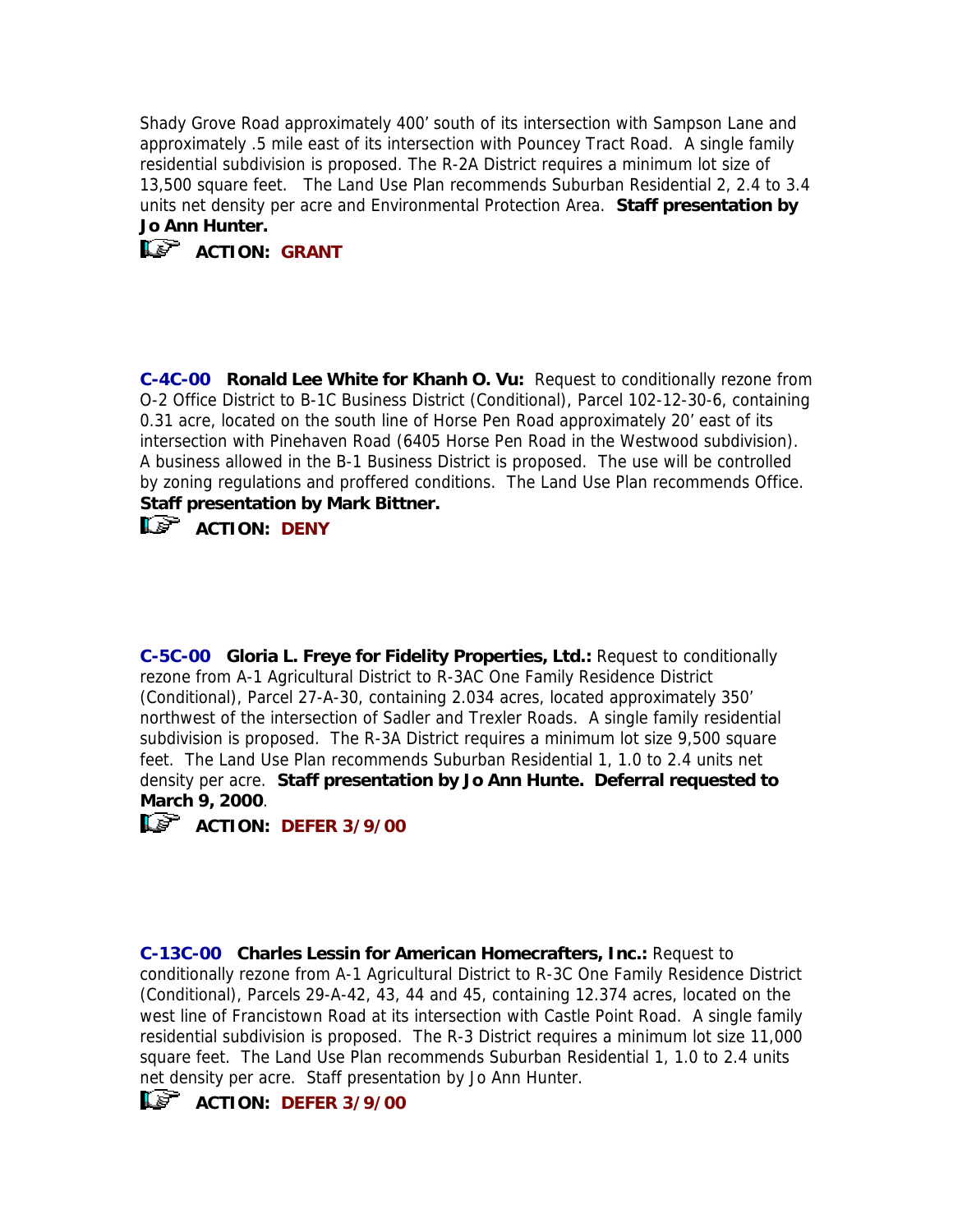# **TUCKAHOE:**

Deferred from the January 13, 2000 Meeting:

**C-6C-00 Joe Williford for Ivystone Properties, Inc.:** Request to conditionally rezone from R-2A One Family Residence District to R-5AC General Residence District (Conditional), Parcel 67-A-19, containing 3.232 acres, located on the south line of Ridgefield Parkway at the eastern terminus of Dawndeer Lane. Zero lot line residential development is proposed. The R-5A District restricts the maximum density to 6 units per acre. The Land Use Plan recommends Suburban Residential 1, 1.0 to 2.4 units net density per acre. **Staff presentation by Jo Ann Hunter.**

**ACTION: DENY** 

**C-14C-00 John C. Moore for Trammell Crow BTS, Inc.:** Request to amend proffered conditions accepted with rezoning case C-59C-94, on Parcel 90-6-A-2, containing .653 acres, located at the northwest intersection of Quioccasin Road and Starling Drive (Quioccasin Gardens Subdivision). The amendment is related to permitted uses and hours of operation on the property to allow a tire and auto center. The Land Use Plan recommends Commercial Concentration. **Staff presentation by Lee Householder.**

# **ACTION: GRANT**

#### **BROOKLAND:**

**C-15C-00 James W. Theobald for Manorcare Health Services, Inc.:** Request to conditionally rezone from R-4 One Family Residence District and R-6C General Residence District (Conditional) to R-6C General Residence District (Conditional), Parcels 83-A-146, 147, 148B, 150 and 151, containing 2.888 acres, located on the east line of Hermitage Road at its intersection with Fleet Avenue. An Alzheimer care facility is proposed as an expansion of the Stratford Hall nursing home complex. The use would be controlled by zoning ordinance regulations and proffered conditions. The Land Use Plan recommends Office. **Staff presentation by Eric Lawrence.** 

 $\mathbb{R}$  ACTION: GRANT